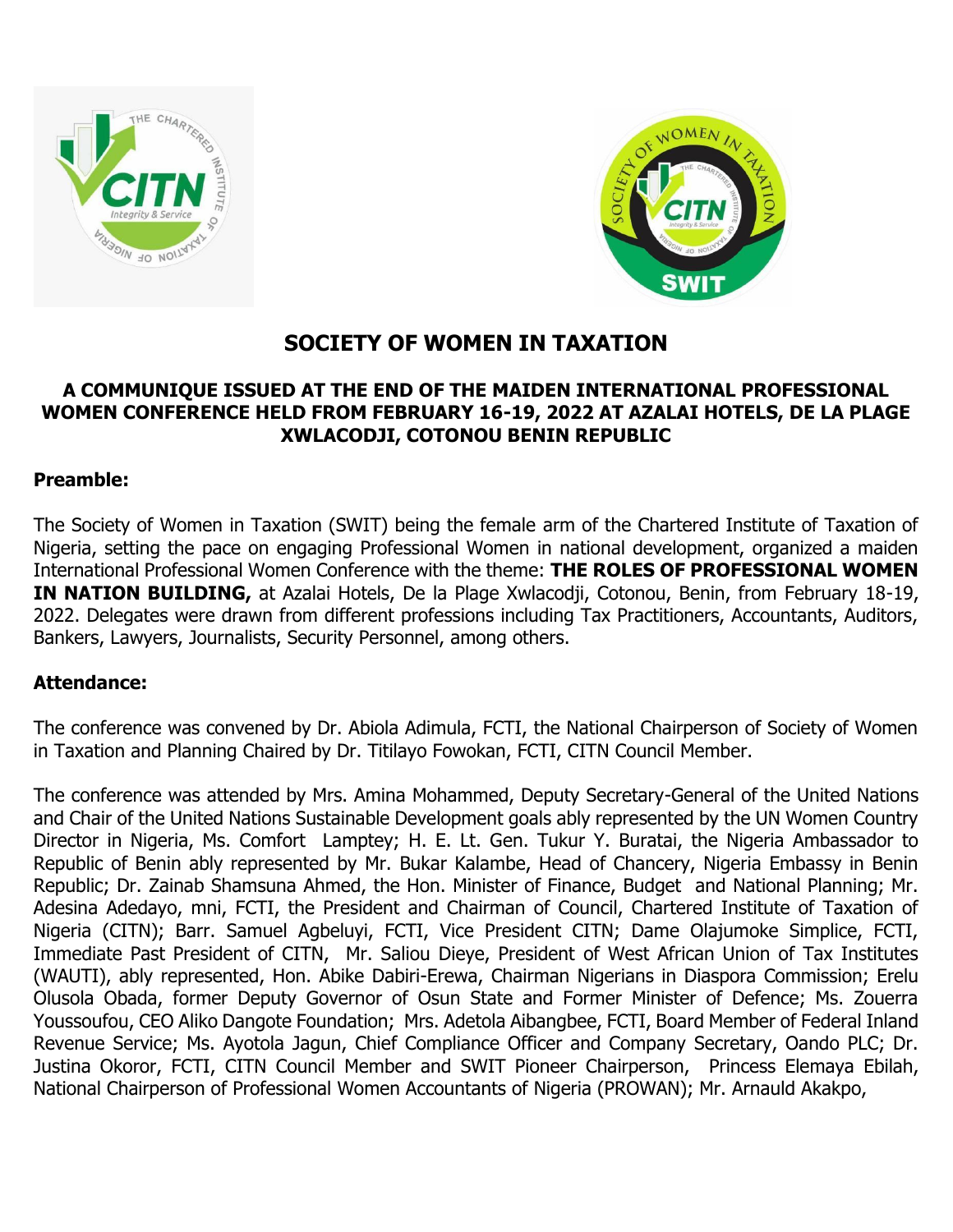Président de la Chambre de Commerce et de l'Industrie du Bénin, other CITN Council Members, Past Chairpersons of SWIT and several other women from different professional bodies.

### **Presentations:**

The Conference was enriched by paper presentations in six different sessions. The lead Paper on **"The Roles of Women in Nation Building"** was presented by Hon. Abike Dabiri-Erewa, Chairman Nigerians in Diaspora Commission while Mr. Adedayo Adesina - CITN President, Dr. Khadijat Yahaya – Lecturer, University of Ilorin and Mrs. Lilian Okonkwo-Ogabu - Deputy National President, National Association of Women Journalists (NAWOJ) were Discussants. Barr. Ezinwa Okoroafor, former National Chairperson of SWIT chaired the session.

The second session on **"Dynamics of Financial Management"** was moderated by Mrs. Toluwalogo Odutayo - Associate Director Deloitte and Touche, while Mrs. Comfort Olu Eyitayo, mni - President of the Institute of Chartered Accountants of Nigeria- represented by Dr. Ijeoma Anaso, Mrs Bunmi Akinde - Lead Consultant, Kayta Services limited and Dr. Ola Brown - the CEO of Flying Doctors Nigeria, were the Panelists.

Dr. Titilayo Fowokan - Group Head, Strategic Tax and Compliance, Dangote Industries Limited, gave a Seminar on **"Dynamics of Transformational Leadership for Women in Business"**. Mrs. Frances Okoroafor, Federal Inland Revenue Service and Mrs. Ngozi Jipreze, FCT Internal Revenue Service were Discussants.

The extensive and exciting session on **"The Woman and Her Health"** was directed by Lady Purity Nwokeafor, Head Nursing Department, R-Jolad Plus Multi-Specialist Hospital, Lagos. The session gave expository in-depth discussion on challenges and treatment of fibroid, blood pressure, menopause, family planning and stress management.

The main Paper on **"Women in Leadership Position: Challenges and Prospects"** was presented by Erelu Olusola Obada - the former Nigeria's Minister of Defence, with four other erudite personalities as Discussants, viz: Dame Olajumoke Simplice, Ms. Ayotola Jagun, Mr. Bolaji Osunsanya, CEO, Axxela Group, and Mrs. Adetola Aibangbee. The session was chaired by Dr. Abiola Adimula.

Ms. Zouerra Youssoufou, Princess Elemaya Ebilah and Dr. Justina Okoror, made insightful exposition on the topic **"Stirring the Entrepreneur in you"** at their session, which was moderated by Mrs. Bosede Ikhanoba, 1<sup>st</sup> Vice National Chairperson, SWIT. The session revealed the various opportunities available for womenpreneurs who are involved in small and medium businesses in Nigeria.

#### **Highlights of Papers Presented**

- 1. The obvious gender inequality, and the consistent advocacy for fair representation of women in leadership positions in public and private sectors were acknowledged.
- 2. The Nigerian woman has a surviving spirit and should strive to do more to become relevant in the scheme of things.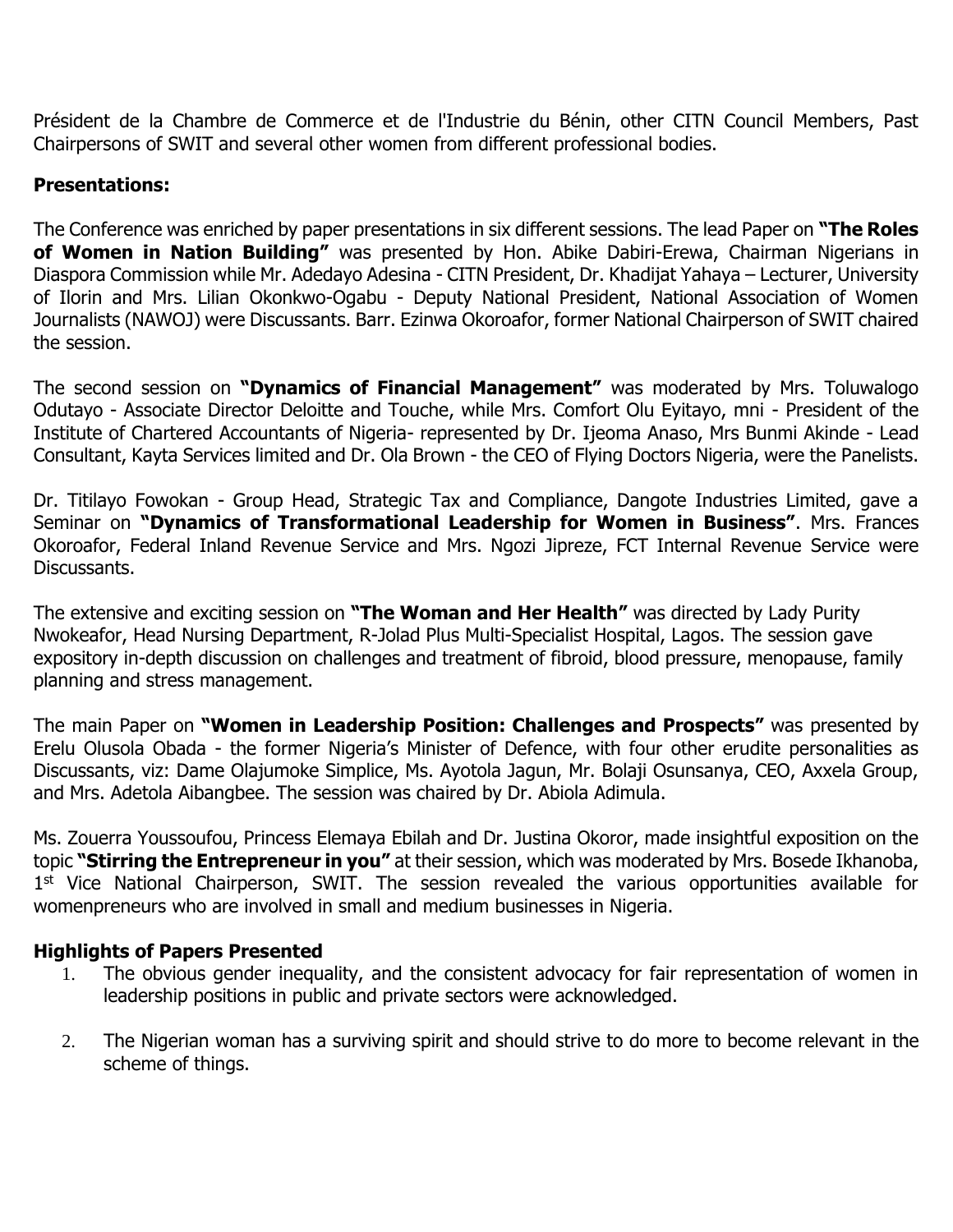- 3. Women face challenges of discrimination fueled by culture, religion and tradition and are uninformed of the Laws in place to address those issues.
- 4. Bias such as old stereotype, fewer connections and lack of flexibility have prevented women from taking up apex roles.
- 5. Requisite education and family support is key to women advancement.
- 6. When you train a girl child, you train a nation was re-emphasised, and professionalism should always speak for women.
- 7. Alternative investment and risk taking is the soul of enlarged business.
- 8. Personal upskilling, cash management and budgeting, enhances family and business management.
- 9. Technology, Digitalization and Globalization are the bedrocks of investments.
- 10. Sustainability of women's businesses and contribution to economic growth will thrive in an enabling and conducive business environment.
- 11. Leadership is not about control but influence. Women have what it takes to make positive influence when performing their leadership roles.
- 12. Good leadership qualities are embedded in character and integrity. They include self-awareness, personal development, effective cross-cultural communication, strategic thinking, innovation and action.
- 13. Transformational leadership entail ability to be people-oriented, team player and multi-tasking towards national development.
- 14. Nurturing the growth of upcoming generations of women is a major assignment for professional women today.
- 15. Health is wealth only healthy women can showcase the entrenched attributes of professionalism.
- 16. Stirring a desire in women to balance power in leadership and decision making.
- 17. The "pull her down" syndrome can kill the "can do" spirit in a woman.
- 18. Fear, timidity, lack of exposure and collaboration affect women advancement negatively.
- 19. Historically, women in Africa had been in power as traditional Queens, Chiefs and community leaders. Colonialism took away the authority.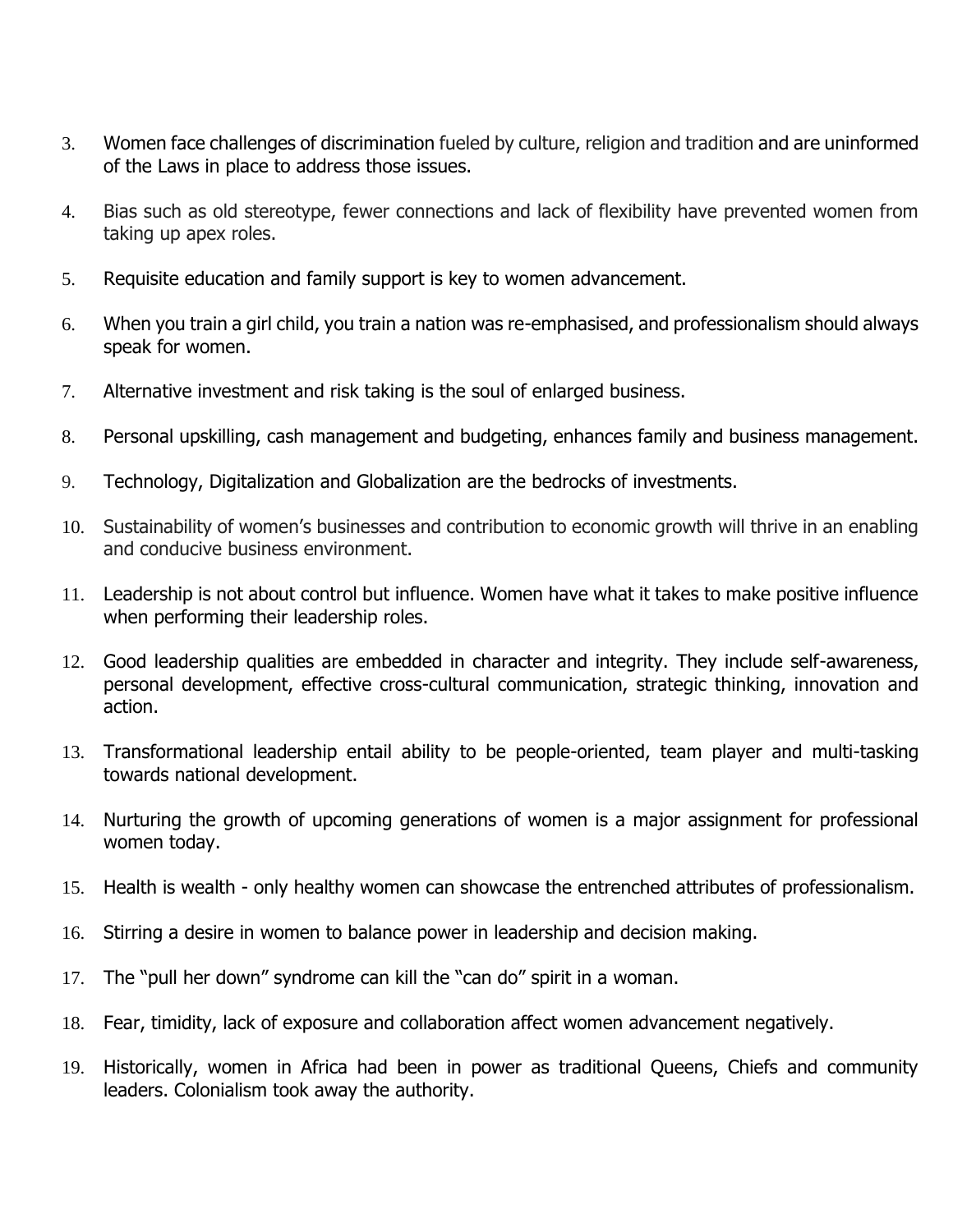#### **Recommendations**

- 1. Policies and practices that encourage gender parity should be supported to change the narratives of women in leadership.
- 2. Women should be deliberate in practicing excellence. It is in women's DNA to do well.
- 3. Improved sensitization and awareness programmes on the rights of women will empower women and reduce discrimination.
- 4. Women generally and particularly Professional Women should get involved in politics and attain leadership positions at different levels, to make their impact felt and to overcome bias.
- 5. Families should support women and girls in the pursuit of education and leadership opportunities.
- 6. Successful Women should encourage other women by creating room for other women to advance.
- 7. Women are to go beyond other people's visions and have big dreams for themselves.
- 8. Women should seek alternative investment and should strive to take calculated risks.
- 9. Women should embrace technology in safeguarding their investments and also take advantage of the opportunities available with digitalization and globalization of businesses.
- 10. Government should create an enabling environment for women to thrive and put in place a Trust Fund to combat vulnerability of women and address their peculiar needs.
- 11. Women should be role models to other women.
- 12. Women were encouraged to develop good leadership qualities.
- 13. Professional women should make contributions to national development in their respective spaces towards building a nation of their dream.
- 14. Professional Women in leadership should nurture the growth of upcoming generations of women.
- 15. Women should take good care of themselves and maintain good hygiene and regular medical check up to remain healthy and be in a stable state of mind.
- 16. Only qualified, competent and deserving women should be propelled and given a chance in Leadership and Government. Women should understand their strength and make it work for their country.